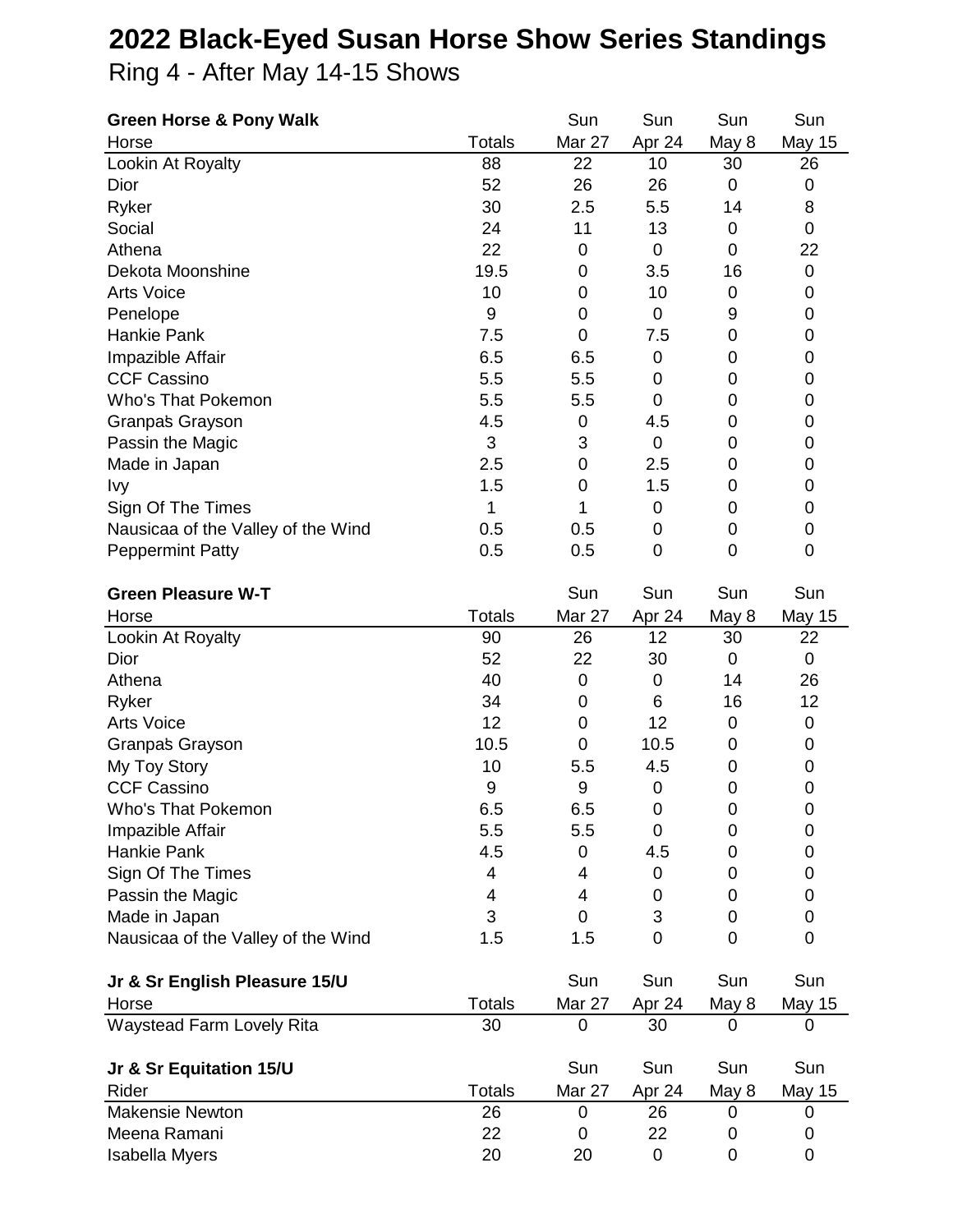| <b>Lead Line 4 &amp; Under</b> |               | Sun           | Sun    | Sun   | Sun           |
|--------------------------------|---------------|---------------|--------|-------|---------------|
| Rider                          | <b>Totals</b> | <b>Mar 27</b> | Apr 24 | May 8 | <b>May 15</b> |
| Helen Collins-Ellingsworth     | 42            | 6             | 20     | O     | 16            |
| Arya Somers                    | 29.5          | 0             | 0      | 16    | 13.5          |
| <b>Sadie Nichols</b>           | 22            | 3             | 9      | 10    | 0             |
| <b>Rylynn Norris</b>           | 20.5          |               | 4      | 4.5   | 5             |
| Madden Safa                    | 12            | 12            | 0      | 0     | 0             |
| <b>Adelynn Mayes</b>           | 7.5           | 4.5           | 3      | 0     | 0             |
| Aidan Meeks                    | 4             | 2             | 2      | 0     | 0             |
| Julianne Taylor                | 1.5           | 0             | 1.5    | 0     | 0             |

| Lead Line 5 - 7 Years Old |               | Sun           | Sun            | Sun   | Sun    |
|---------------------------|---------------|---------------|----------------|-------|--------|
| Rider                     | <b>Totals</b> | <b>Mar 27</b> | Apr 24         | May 8 | May 15 |
| <b>Charlotte Gohrband</b> | 55            | 6             | 20             | 20    | 9      |
| <b>Charlotte Miller</b>   | 21            | 13            | 8              | 0     |        |
| Lydia DeVore              | 20            | 10            | 2              | 2     | 6      |
| Lily McNally              | 20            | 0             | 0              | 0     | 20     |
| Michael Magill            | 15            | 3             | 0              | 12    | 0      |
| Ryan Best                 | 10.5          | 0             | 5.5            | 5     | 0      |
| <b>Gabriel Miller</b>     | 8.5           | 6             | 0              |       | 1.5    |
| <b>Riley Alling-Hock</b>  | 8.5           | 4             | 3              | 0.5   |        |
| Ruby Campbell             | 6.5           | 0             | 0.5            | 2.5   | 3.5    |
| <b>Hunter Locks</b>       | 6             | 4             | 2              | 0     |        |
| <b>Katherine Cassin</b>   | 5.5           | 0             | $\overline{2}$ | 3.5   |        |
| <b>Finley Wingert</b>     | 0.5           | 0.5           | 0              | 0     |        |

| <b>English Equitation Walk 10/U</b> |        | Sun    | Sun    | Sun   | Sun           |
|-------------------------------------|--------|--------|--------|-------|---------------|
| Rider                               | Totals | Mar 27 | Apr 24 | May 8 | <b>May 15</b> |
| <b>Gabriel Miller</b>               | 40     | 20     | 6      | 5     | 9             |
| Raegan Naylor                       | 36     | 0      | 0      | 16    | 20            |
| <b>Adeline Grace Windsor</b>        | 28     | 0      | 20     | 0     | 8             |
| <b>Riley Alling-Hock</b>            | 25     | 10     | 6      | 5     | 4             |
| Michael Magill                      | 22     | 6      | 6      | 10    |               |
| Lydia DeVore                        | 15     | 0      | 0      | 6     | 9             |
| <b>Katherine Cassin</b>             | 14     | 0      | 6      | 8     |               |
| <b>Sylvie Thomas</b>                | 6      | 0      | 6      |       |               |

| <b>MHSA Regional Mini Stirrup Equitation</b> |        | Sun    | Sun            | Sun   | Sun    |
|----------------------------------------------|--------|--------|----------------|-------|--------|
| Rider                                        | Totals | Mar 27 | Apr 24         | May 8 | May 15 |
| <b>Madeleine Merkel</b>                      | 52.5   | 13     | 0.5            | 26    | 13     |
| <b>Emily Magill</b>                          | 47.5   | 22     | 3.5            | 22    | 0      |
| <b>Braelyn Smith</b>                         | 43.5   | 0      | 22             | 6.5   | 15     |
| <b>Rylee Abell</b>                           | 28     | 19     | 1              |       |        |
| Sadie Allen                                  | 28     | 0      | 13.5           | 0     | 14.5   |
| <b>Katie Peaper</b>                          | 27     | 0      | 13             | 0     | 14     |
| Natasha Venzke                               | 17.5   | 7      | 5              | 5.5   | 0      |
| Mackenzie Whiting                            | 11     | 6.5    | 4.5            | 0     | 0      |
| Alice Dickerson                              | 10.5   | 1.5    | 4              | 0     | 5      |
| Raegan Naylor                                | 10     | 0      | 0              | 4     | 6      |
| <b>Jadah Grimes</b>                          | 9      | 4.5    | 4.5            | 0     | 0      |
| <b>Emily Lewis</b>                           | 9      | 0      | 0              | 6.5   | 2.5    |
| <b>Catharine Firestone</b>                   | 8.5    | 4      | 4.5            | 0     | 0      |
| <b>Kinsley Sutherland</b>                    | 8.5    | 0.5    | $\overline{2}$ | 0     | 6      |
| Adeline Grace Windsor                        | 8      | 0      | 6              | Ω     | 2      |
| Aubree Della                                 | 6.5    | 0      | 0              | 4.5   | 2      |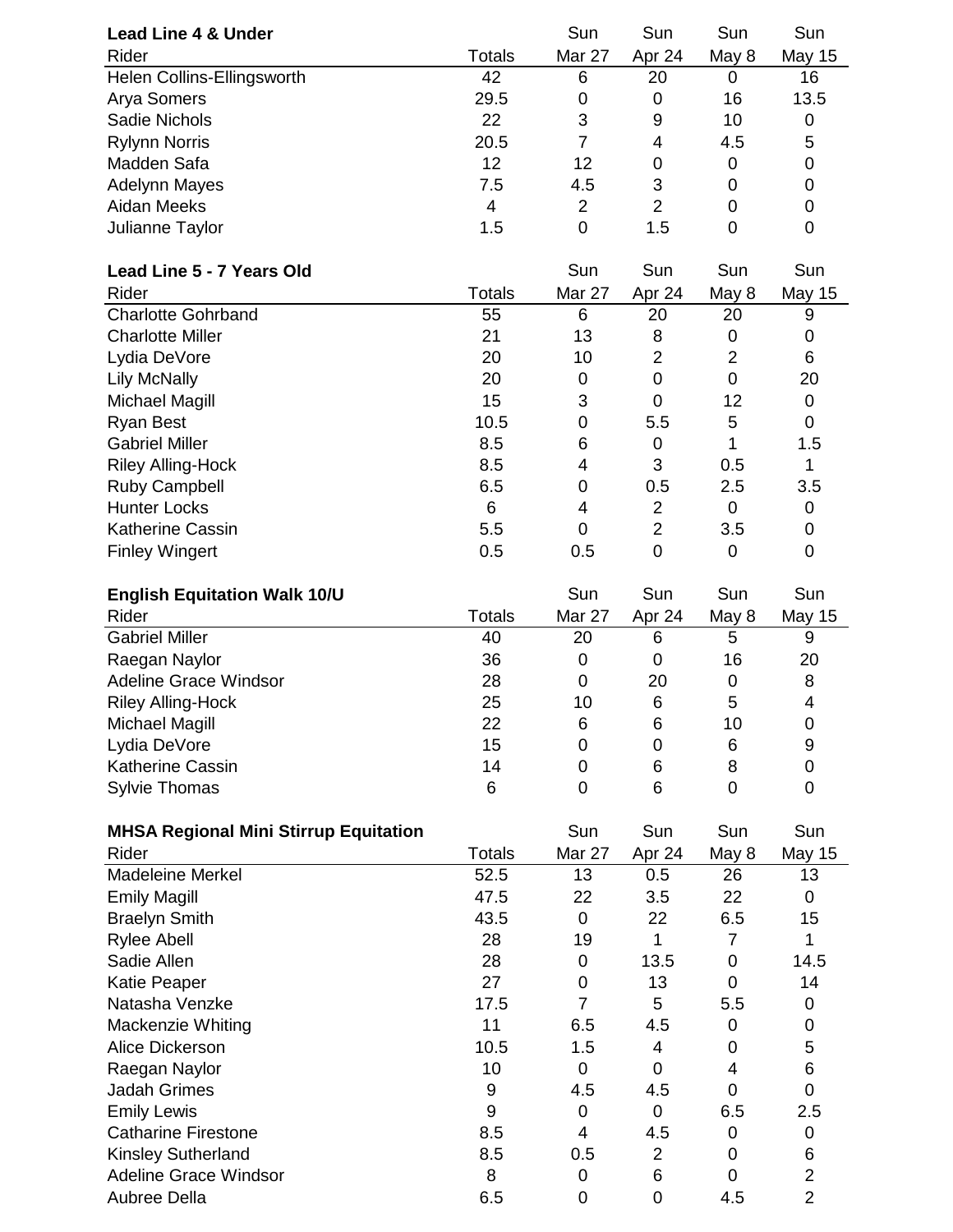|  |  | <b>MHSA Regional Mini Stirrup Equitation (continued)</b> |  |  |  |
|--|--|----------------------------------------------------------|--|--|--|
|--|--|----------------------------------------------------------|--|--|--|

| <b>MHSA Regional Mini Stirrup Equitation (continued)</b> |               |                  |                  |                  |                  |  |  |
|----------------------------------------------------------|---------------|------------------|------------------|------------------|------------------|--|--|
| <b>Maddison Miller</b>                                   | 4             | 4                | $\mathbf 0$      | 0                | $\overline{0}$   |  |  |
|                                                          |               |                  |                  |                  |                  |  |  |
| <b>Mini Stirrup Equitation 8/U</b>                       |               | Sun              | Sun              | Sun              | Sun              |  |  |
| Rider                                                    | <b>Totals</b> | Mar 27           | Apr 24           | May 8            | May 15           |  |  |
| <b>Madeleine Merkel</b>                                  | 40.5          | 12               | 0                | 19               | 9.5              |  |  |
| Sophie Footer                                            | 37            | $\overline{7}$   | 30               | 0                | 0                |  |  |
| Harper Campbell                                          | 34            | 0                | 16               | 8                | 10               |  |  |
| Kinsley Sutherland                                       | 34            | 0                | 5.5              | 16               | 12.5             |  |  |
| Amelia Signorelli                                        | 33            | 12               | 3                | 11               | 7                |  |  |
| Ellie Collinson                                          | 32.5          | 5.5              | 2.5              | 4.5              | 20               |  |  |
| <b>Emily Magill</b>                                      | 16            | 16               | $\mathbf 0$      | 0                | 0                |  |  |
| Janaee Robertson                                         | 16            | 16               | 0                | 0                | 0                |  |  |
| <b>Bridget Sappington</b>                                | 15.5          | 1.5              | 1                | $\overline{7}$   | 6                |  |  |
| <b>Aubrey Kapral</b>                                     | 14.5          | 0                | 13               | 1.5              | 0                |  |  |
| Olivia Piper                                             | 14            | 0                | 3                | $\overline{7}$   | 4                |  |  |
| <b>Hinton McDermott</b>                                  | 12            | 0                | 0                | 0                | 12               |  |  |
| Sienna Ruifke                                            | 12            | 9.5              | 0                | 2.5              | 0                |  |  |
| Freyja Lindahl                                           | 5.5           | 0                | 4                | 1.5              | 0                |  |  |
| Kensi Foley                                              | 5             | 0                | 4.5              | 0                | 0.5              |  |  |
| <b>Prestley Denise</b>                                   | 5             | $\mathbf 0$      | 0                | 5                | 0                |  |  |
| Alice Dickerson                                          | 3             | 3                | 0                | 0                | 0                |  |  |
| <b>Aubrey Marino</b>                                     | 1.5           | 0                | 0                | 0                | 1.5              |  |  |
| Ella Cochrane                                            | 1             | 0                | 0                | 0                | 1                |  |  |
| <b>Charly Connolly-Schultz</b>                           | 0.5           | 0                | $\overline{0}$   | 0.5              | 0                |  |  |
| Mini Stirrun Plassure W.T 8/11                           |               | S <sub>11D</sub> | S <sub>11D</sub> | S <sub>11D</sub> | S <sub>11D</sub> |  |  |

|    |                                                                                                                | sun                  | sun                                |
|----|----------------------------------------------------------------------------------------------------------------|----------------------|------------------------------------|
|    |                                                                                                                | May 8                | May 15                             |
| 24 | 17                                                                                                             | 8.5                  | 13                                 |
| 12 |                                                                                                                | 4                    | 30                                 |
| 0  | 20                                                                                                             | 16                   | 0                                  |
|    |                                                                                                                | 2                    | 15                                 |
| 16 |                                                                                                                | 10                   | 0                                  |
| 0  | 0                                                                                                              | 14                   | 6                                  |
| 13 | $\overline{2}$                                                                                                 | 0.5                  |                                    |
| 0  | 0                                                                                                              | 15                   | 0                                  |
| 0  | 12                                                                                                             | 2.5                  | 0                                  |
|    | 6                                                                                                              | 0                    | 2                                  |
| 2  |                                                                                                                | 1.5                  | 0                                  |
| 0  | 0                                                                                                              | 9.5                  | 0                                  |
| 0  | 0                                                                                                              |                      | 8                                  |
| 0  | 0                                                                                                              |                      | 6                                  |
| 0  | 5                                                                                                              | O                    | 0                                  |
| 0  | 0                                                                                                              | 0.5                  | 0                                  |
|    | Totals<br>62.5<br>53.5<br>36<br>4.5<br>28<br>27<br>20<br>16.5<br>15<br>14.5<br>3.5<br>11.5<br>10<br>9.5<br>0.5 | Sun<br><b>Mar 27</b> | sun<br>Apr 24<br>7.5<br>6.5<br>6.5 |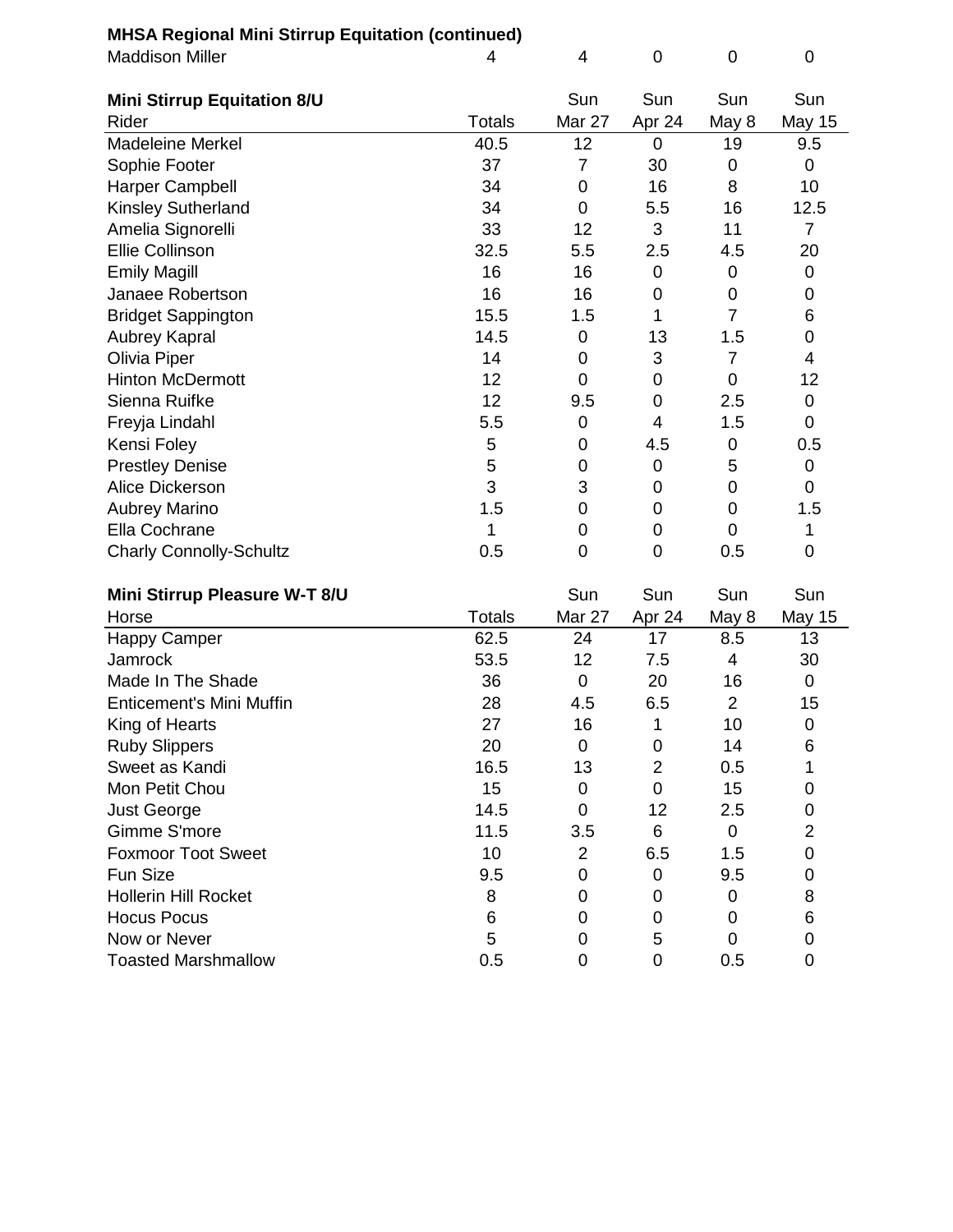| <b>Mini Stirrup Equitation 9-10</b>  |                | Sun              | Sun            | Sun              | Sun            |
|--------------------------------------|----------------|------------------|----------------|------------------|----------------|
| Rider                                | Totals         | Mar 27           | Apr 24         | May 8            | <b>May 15</b>  |
| <b>Emily Magill</b>                  | 44             | 0                | 14             | 30               | 0              |
| Sadie Allen                          | 38.5           | $\mathbf 0$      | 20.5           | $\mathbf 0$      | 18             |
| <b>Braelyn Smith</b>                 | 34.5           | 5.5              | 6              | 0                | 23             |
| <b>Summer Gross</b>                  | 34             | 10               | 0              | 9                | 15             |
| <b>Shelby Case</b>                   | 30.5           | $\overline{2}$   | 8              | 10.5             | 10             |
| Kendell Bean                         | 30             | 30               | 0              | $\mathbf 0$      | $\mathbf 0$    |
| <b>Rylee Abell</b>                   | 26             | 15               | 0              | 8.5              | 2.5            |
| <b>Elsie Riith</b>                   | 15             | $\mathbf 0$      | 12             | 3                | 0              |
| Stephanie Santaniello                | 15             | $\mathbf 0$      | 6              | $\mathsf 9$      | 0              |
| Camilla Suttle                       | 14.5           | 0                | 7.5            | $\overline{7}$   | $\mathbf 0$    |
| <b>Olivia Crosley</b>                | 14             | 6.5              | 3.5            | $\mathbf 0$      | 4              |
| Mackenzie Whiting                    | 13.5           | 6.5              | 0              | 6.5              | 0.5            |
| <b>Harper Hostelley</b>              | 6              | $\pmb{0}$        | 4              | $\boldsymbol{0}$ | $\overline{2}$ |
| Reagan Giese                         | 5.5            | 0                | 0              | 0                | 5.5            |
| Theadora Irby                        | 5              | 5                | 0              | 0                | 0              |
| Norah Berget                         | 3              | 0                | 0              | 0                | 3              |
| Sarah Kapaska                        | 2.5            | $\boldsymbol{0}$ | 2.5            | 0                | $\mathbf 0$    |
| <b>Emily Hall</b>                    | $\overline{2}$ | $\overline{2}$   | 0              | 0                | 0              |
| <b>Gabrielle Chandler</b>            | $\overline{2}$ | 1.5              | $\mathbf 0$    | 0                | 0.5            |
| Mini Stirrup Pleasure W-T 9-10       |                | Sun              | Sun            | Sun              | Sun            |
| Horse                                | <b>Totals</b>  | Mar 27           | Apr 24         | May 8            | May 15         |
| <b>Foxmoor Toot Sweet</b>            | 52.5           | 16               | 22             | 9                | 5.5            |
| <b>Foxmor Romance</b>                | 39             | $\mathbf 0$      | 17             | 0                | 22             |
| Docs Fine and Dandy                  | 35             | 19               | 7.5            | 0                | 8.5            |
| <b>Saving Grace</b>                  | 33.5           | $\mathbf 0$      | $\overline{2}$ | 26               | 5.5            |
| <b>Tater Tot</b>                     | 30             | 8                | 11             | 11               | $\mathbf 0$    |
| <b>Just George</b>                   | 25             | $\mathbf 0$      | 10             | 15               | 0              |
| Sweet Savanna Sunshine               | 24.5           | 11               | $\mathbf 0$    | 13.5             | 0              |
| Dollywood                            | 21             | $\mathbf 0$      | 0              | $\mathbf 0$      | 21             |
| <b>OCF Mocha latte</b>               | 16             | 13               | 3              | $\mathbf 0$      | $\pmb{0}$      |
| Daisy                                | 12             | $\mathbf 0$      | 0              | 0                | 12             |
| <b>OCF Bumble Bee</b>                | 10.5           | 0                | 5.5            | 0                | 5              |
| Who Needs Ken?                       | 9              | 9                | 0              | 0                | 0              |
| Charmer                              | 8.5            | 0                | 3.5            | 5                | 0              |
| Gimme S'more                         | 6.5            | 0                | 2.5            | 0                | 4              |
| <b>Mini Stirrup Equitation 11-14</b> |                | Sun              | Sun            | Sun              | Sun            |
| Rider                                | <b>Totals</b>  | Mar 27           | Apr 24         | May 8            | <b>May 15</b>  |
| <b>Courtney Groff</b>                | 60             | $\overline{2}$   | 26             | 17               | 15             |
| Lani Haertel                         | 49             | 8                | 22             | 0                | 19             |
| Gavin Douglas                        | 43             | 17               | $\overline{4}$ | 0                | 22             |
| Isabelle Jarvi                       | 31.5           | 20.5             | 11             | $\mathbf 0$      | $\pmb{0}$      |
| Alex Rodgers                         | 25             | 0                | 5              | 20               | 0              |
| <b>Madison Pecover</b>               | 22.5           | 4                | 1.5            | 13               | 4              |
| Macie Knapp                          | 17.5           | 12               | 0              | $\boldsymbol{0}$ | 5.5            |
| Nia Muhammad                         | 14             | $\mathbf 0$      | 1              | 8                | 5              |
| Cora Gelman                          | 13             | 0                | 1              | 12               | 0              |
| Codelia Judge                        | 10             | 1.5              | 8.5            | 0                | 0              |
| Angelina Principe                    | 8              | 8                | 0              | 0                | $\mathbf 0$    |
| <b>Hailey Burch</b>                  | 8              | 3.5              | 0              | 0                | 4.5            |
| <b>Makensie Newton</b>               | 7.5            | $\mathbf 0$      | 0              | 0                | 7.5            |
| Samantha Vucci                       | 7.5            | 7.5              | 0              | 0                | $\pmb{0}$      |